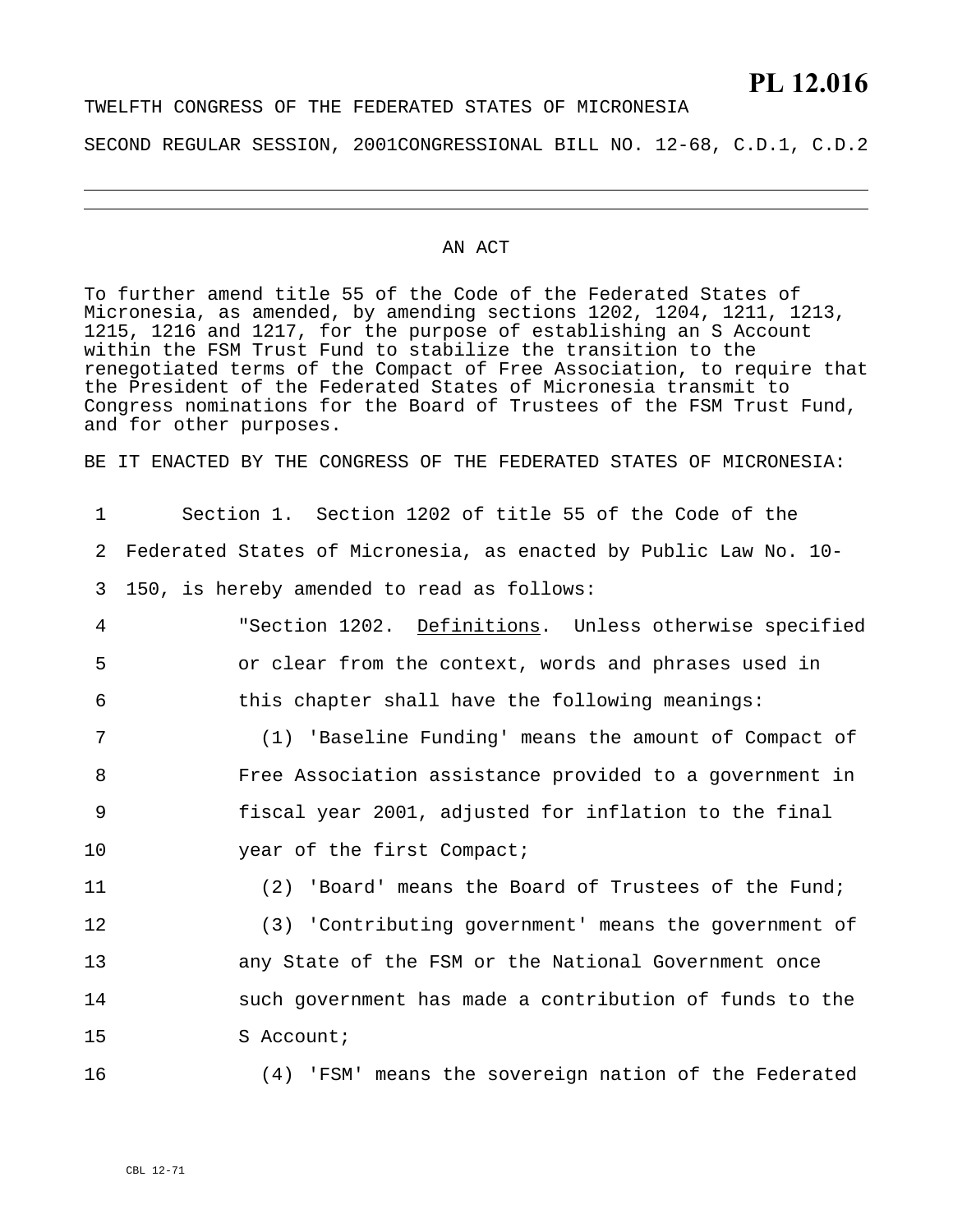# **PL 12.016**

CONGRESSIONAL BILL NO. 12-68, C.D.1, C.D.2

| 1  | States of Micronesia;                                  |  |
|----|--------------------------------------------------------|--|
| 2  | (5) 'Financial year' means the fiscal year of the      |  |
| 3  | Fund,                                                  |  |
| 4  | which shall be the twelve-month period ending on the   |  |
| 5  | last day of each December;                             |  |
| 6  | (6) 'Fiscal year' means the fiscal year of the         |  |
| 7  | National                                               |  |
| 8  | Government;                                            |  |
| 9  | (7) 'Fund' means the FSM Trust Fund created by this    |  |
| 10 | chapter, including the accounts therein;               |  |
| 11 | (8) 'Fund custodians' means the one or more firms      |  |
| 12 | selected by the Board to assume responsibility for the |  |
| 13 | physical possession of the Fund assets or evidences of |  |
| 14 | assets;                                                |  |
| 15 | (9) 'Fund managers' means the one or more firms        |  |
| 16 | selected by the Board to manage the investment and     |  |
| 17 | reinvestment of the Fund's resources;                  |  |
| 18 | (10) 'Fund returns' means the returns accruing to the  |  |
| 19 | Fund by way of income generated from the Fund's        |  |
| 20 | resources and the capital appreciation of those        |  |
| 21 | resources;                                             |  |
| 22 | (11) 'National Government' means the National          |  |
| 23 | Government of the FSM;                                 |  |
| 24 | (12) 'Other participating government' means a State or |  |
|    |                                                        |  |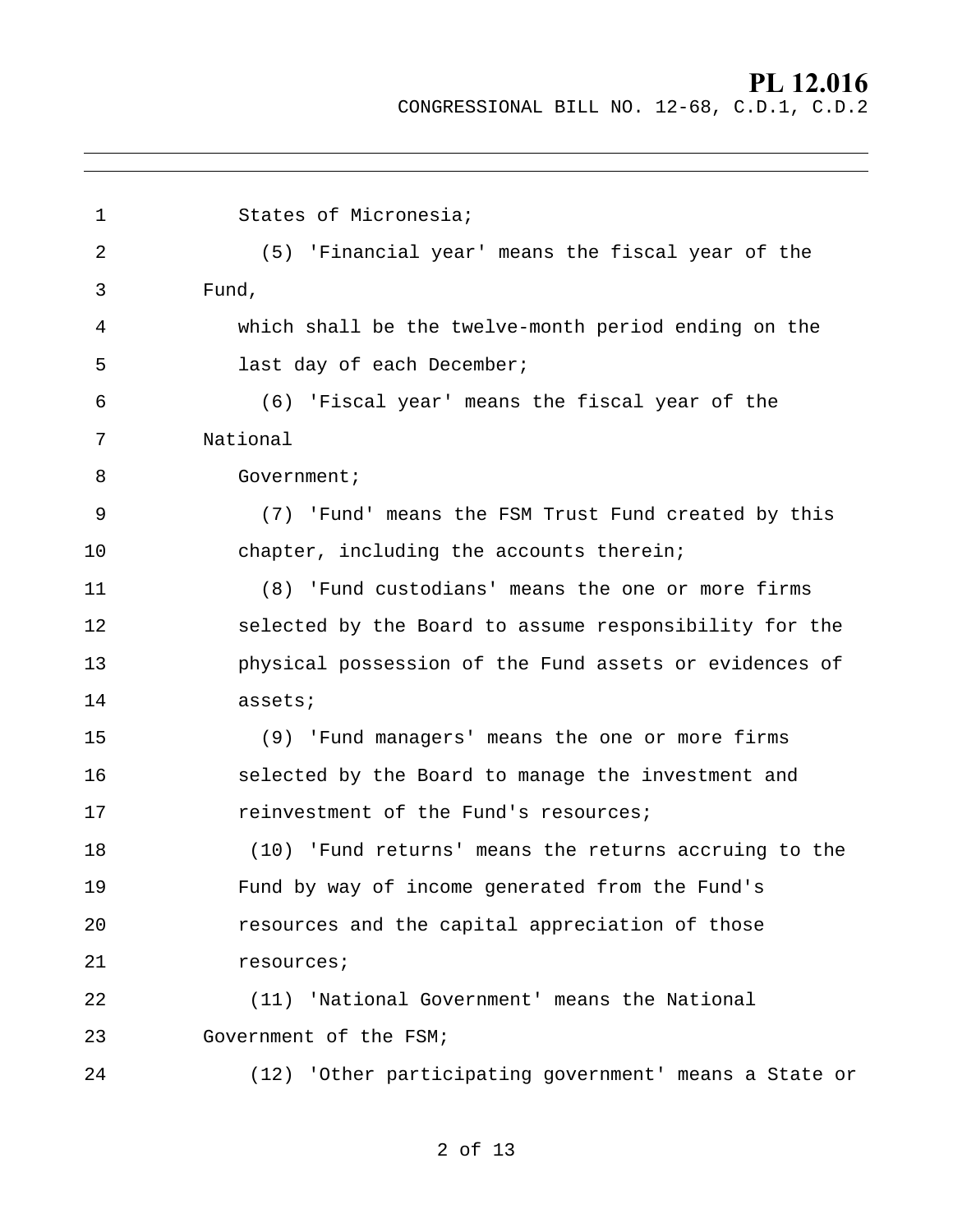1 2 3 4 5 6 7 8 9 10 11 12 13 14 15 16 17 18 19 20 local government of the FSM participating pursuant to a memorandum of understanding with the National Government; (13) 'Real value' means the value of contributions to the Fund when adjusted to reflect inflation and population change. For purposes of determining 'real value' at any one time, the value of a contribution in the form of a loan shall be the principal balance then owing. The inflation adjustment shall be made to current prices in line with movements in the US Consumer Price Index. Population refers to the number of FSM citizens residing in the FSM. When current population figures are not available, the Board shall use such estimates thereof as it finds to be reasonable. Such estimates may be extrapolated from the most recent population census based on the population growth rate prior thereto; (14) 'Reinvestment' means the process whereby Fund returns, whether in the form of income or appreciation, become part of the capital of the Fund; and

21 22 23 (15) 'Renewal Compact' means the renewed economic assistance provisions contained in Title Two of the Compact of Free Association."

24 Section 2. Section 1204 of title 55 of the Code of the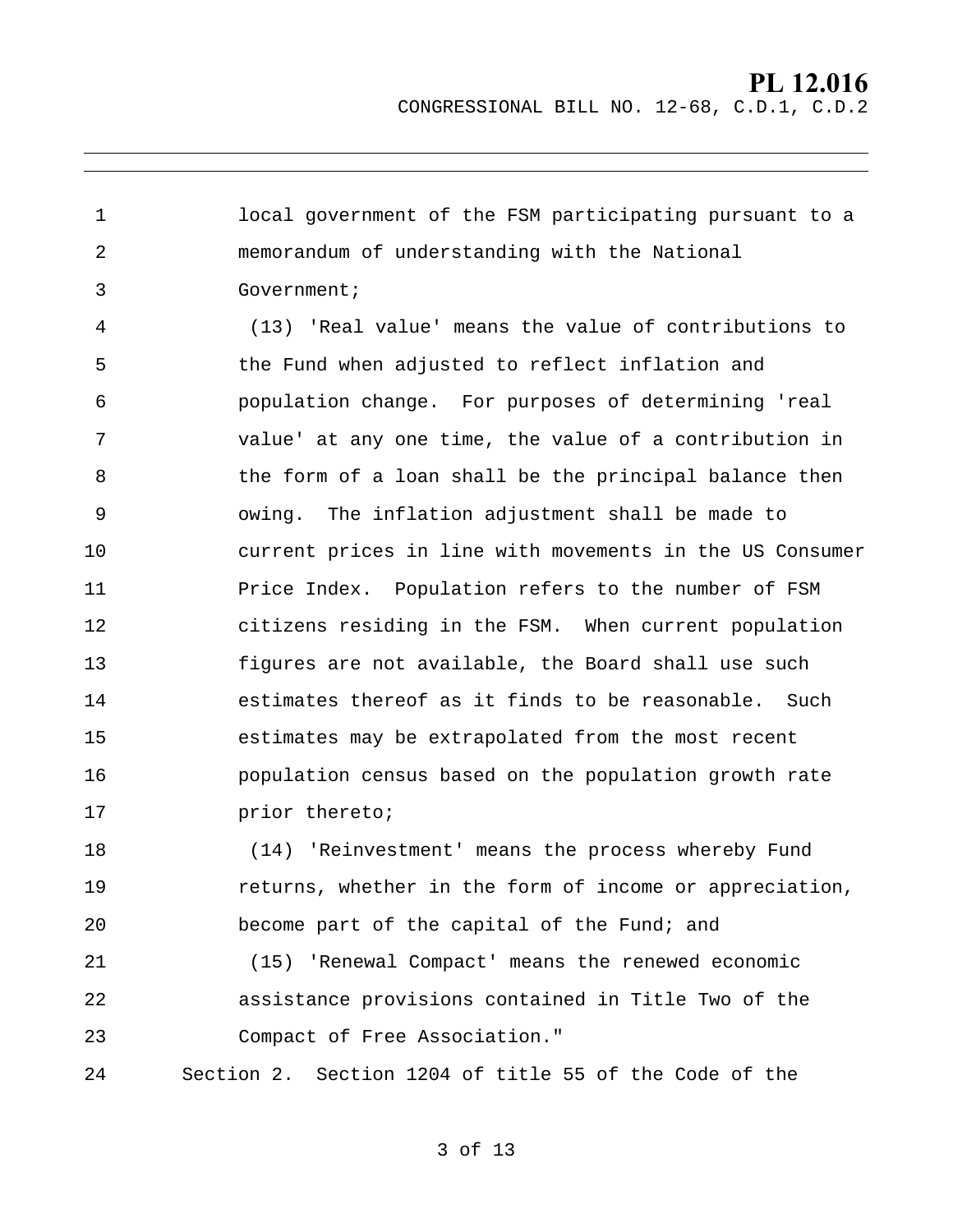1 2 Federated States of Micronesia, as enacted by Public Law No. 10- 150, is hereby amended to read as follows: 3 4 5 6 7 8 9 10 11 12 13 14 15 16 17 18 19 20 21 22 23 24 "Section 1204. Purpose. (1) The purpose of the Account A and Account B portion of the Fund is to create a single investment fund in which all levels of government may participate in order to contribute to the long-term financial viability of the FSM by providing an additional source of revenue and to enhance the capacity of the National Government to receive and effectively utilize external resources in order to: (a) assist the National Government and other participating governments to achieve greater financial autonomy in the management of their recurrent budgets; (b) enable the FSM at all levels of government to meet long-term maintenance and operating costs of social and economic infrastructure; and (c) enable the FSM at all levels of government to improve existing levels of social and economic infrastructure. (2) The purpose of the S Account portion of the Fund is to: (a) provide a funding source to promote financial stability and provide an orderly adjustment process for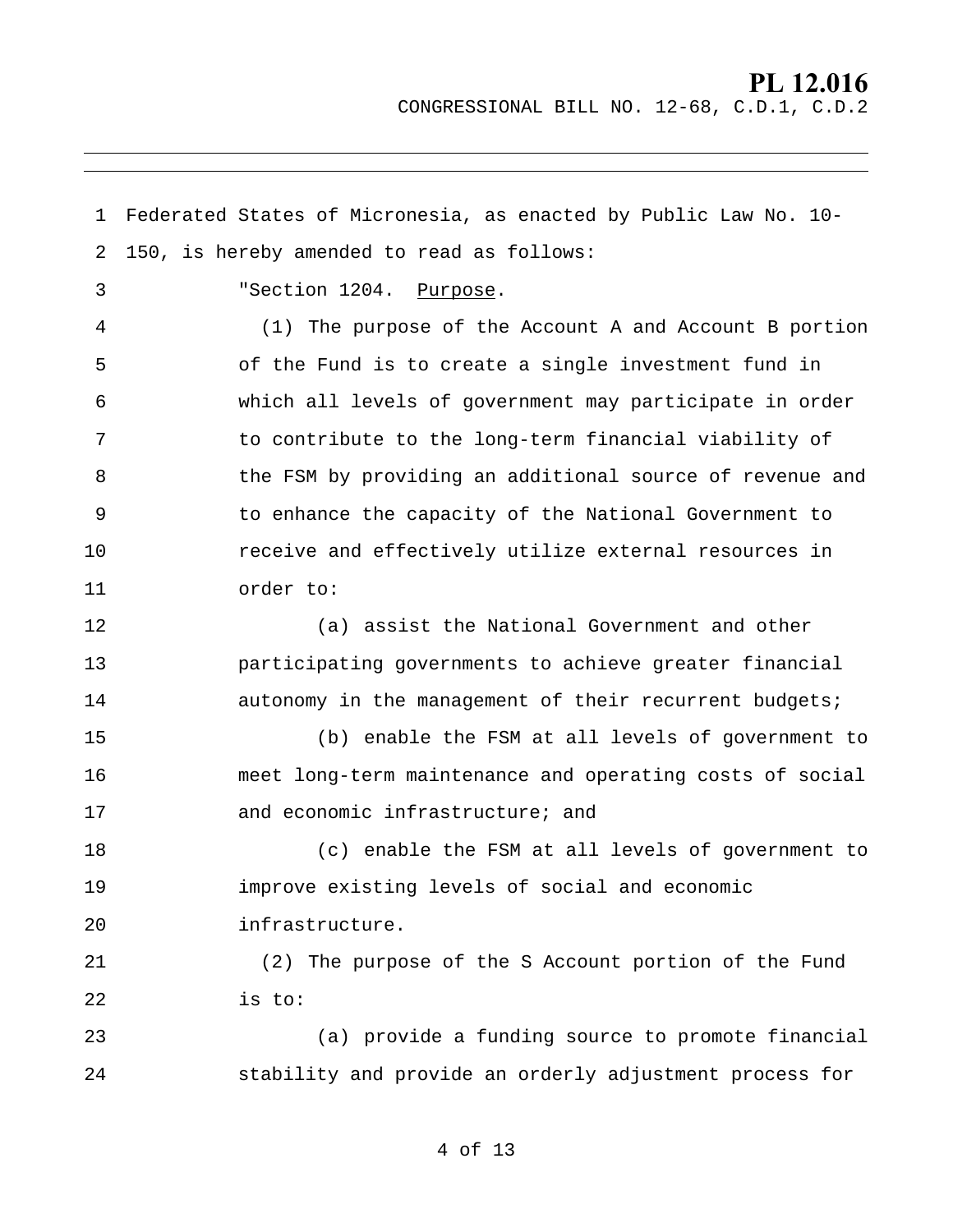1 2 3 4 5 6 7 8 9 each of the contributing governments in the event of significant reductions in economic assistance under the Renewed Compact; or (b) enable a transfer of FSM's own resources into the A Account in the event of minimal or no reductions in economic assistance under the Renewed Compact." Section 3. Section 1211 of title 55 of the Code of the Federated States of Micronesia, as enacted by Public Law No. 10- 150, is hereby amended to read as follows: 10 11 12 13 14 15 16 17 18 19 20 21 22 23 24 "Section 1211. Contributions to the Fund. (1) Contributions to the A Account. (a) A contribution to the Fund may be in the form of a grant or, with the agreement of a majority of all trustees, in the form of an unsecured loan which bears interest (or its equivalent) at a rate no greater than 3% and is otherwise cost-free. (b) The Fund may refuse a contribution if it considers that it would not be in the interest of the Fund or the FSM to accept it. The Fund shall notify Congress of the nature, amount, source and terms of any contribution that it has decided to accept or refuse, whereupon the Fund may conditionally accept or refuse the contribution. Acceptance or refusal shall become final no earlier than 180 days after notice to Congress,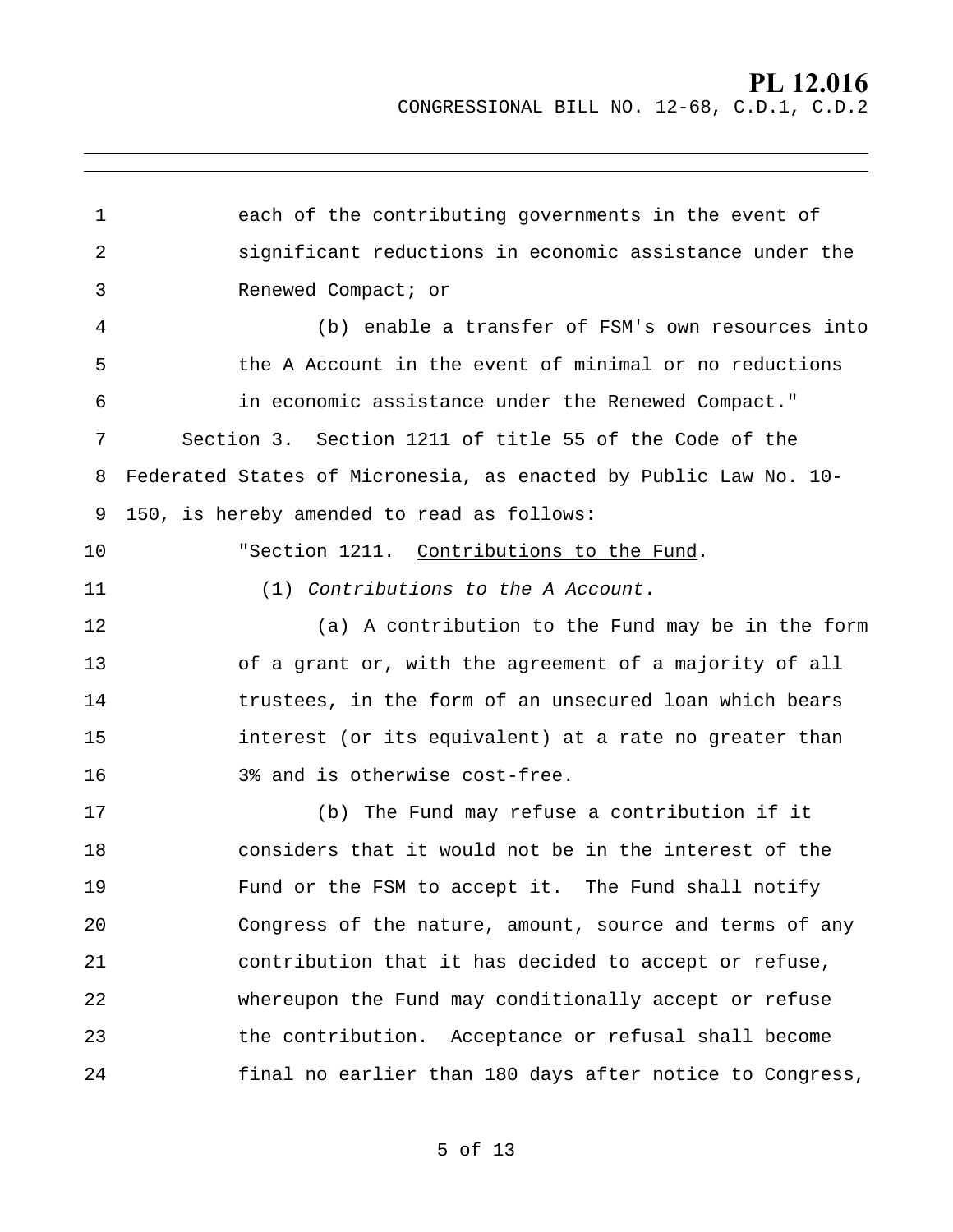1 2 3 4 5 6 7 8 9 10 11 12 13 14 15 16 17 18 19 20 21 22 23 24 unless Congress directs by law otherwise. (c) The Fund shall not issue negotiable or transferable obligations evidencing indebtedness for any loan. (d) Contributions shall be made for the purpose of the Fund without further restriction as to use, except such restrictions as Congress may provide by law. Except for repayment of loans, contributions shall not be refunded to contributors. (e) A contribution to the Fund shall not in and of itself constitute or imply any commitment by the contributor to make any further contribution to the Fund. (2) Contributions to the S Account. The National Government and each of the State Governments may contribute to the S Account, the increased financial assistance that is received, pursuant to section 231 of the Compact of Free Association, during fiscal years 2002 and 2003. The amounts that may be contributed by the National Government and each of the State Governments shall be determined by the Secretary of the FSM Department of Finance and Administration, and shall be appropriated by each contributing government pursuant to its financial management laws and regulations."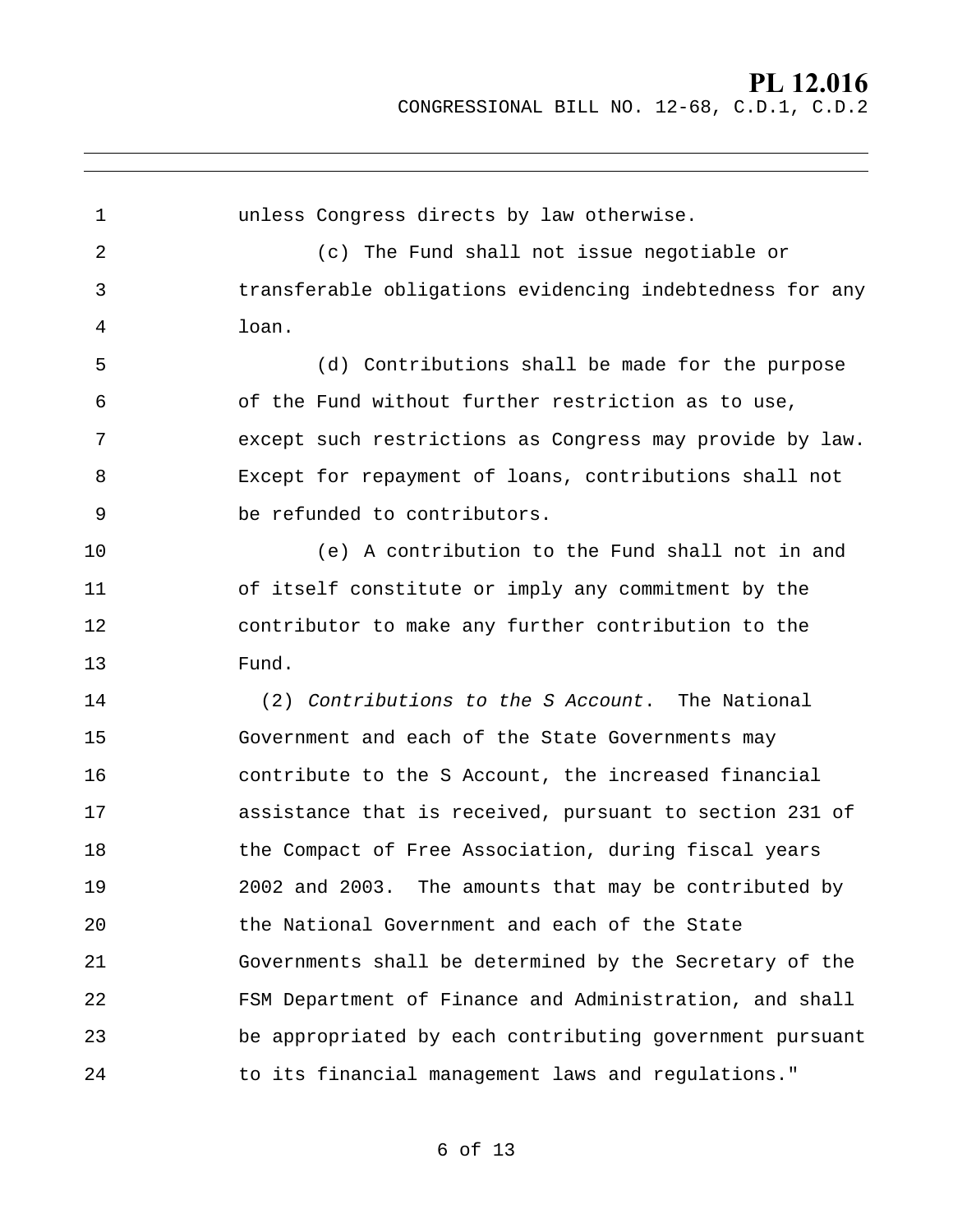1 2 3 Section 4. Section 1213 of title 55 of the Code of the Federated States of Micronesia, as enacted by Public Law No. 10- 150, is hereby amended to read as follows: 4 5 6 7 8 9 10 11 12 13 14 15 16 17 18 19 20 21 22 23 24 "Section 1213. Accounts. (1) The Fund shall be divided into an A Account, a B Account and an S Account. (2) All contributions to the Fund shall be deposited to the A Account, except for the contributions which qualify to be deposited to the S Account, as provided for in section 1211(2) of this chapter. Thereafter, the Board shall ensure that a portion of the Fund returns in each financial year is reinvested at the end of that financial year as capital of the A Account, such portion being the amount necessary to maintain the opening balance of the A Account's capital for the following financial year at the real value of all contributions to the Fund minus all principal repayments made on loans to the Fund. (3) Repayment of loans to the Fund and payment of the expenses of the Fund shall be made from the A Account. The amount, if any, of Fund returns in each financial year which remains after such repayment of loans and payment of expenses, and after reinvestment in accordance with subsection (2) of this section, shall be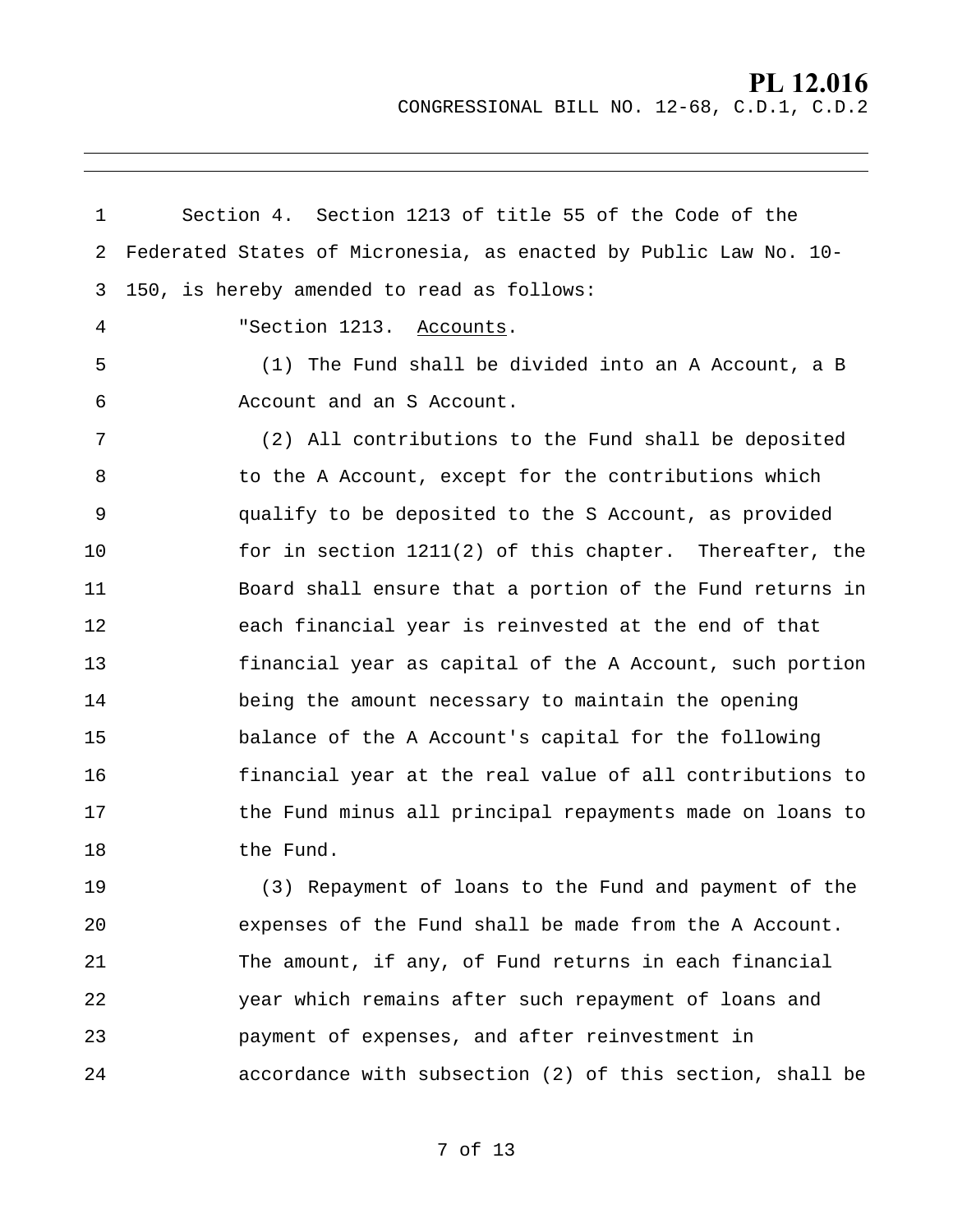1 2 3 transferred to the B Account. Except as provided in this subsection or upon termination of the Fund, no funds may ever be removed from the A Account.

4 5 6 7 8 9 10 11 12 (4) The B Account shall consist of funds transferred from the A Account and the returns therefrom while in the B Account. Funds in the B Account may be distributed to the National Government in accordance with section 1214 of this chapter or transferred to the A Account in accordance with section 1215 of this chapter. Except as provided in this subsection or upon termination of the Fund, no funds may ever be removed from the B Account.

13 14 15 (5) It is anticipated that funds in the A Account will be placed in longer term, higher yielding investments than are funds in the B Account.

16 17 18 19 (6) Funds in the S Account may be used by the contributing governments to offset the negative impact of reductions, if any, under the Renewed Compact as follows:

20 21 22 23 24 (a) no withdrawals shall be made from the S Account by any contributing government that receives a funding level during the first year of the Renewed Compact that is greater than, the same as, or within four percent (4%) of, its Baseline Funding level. Any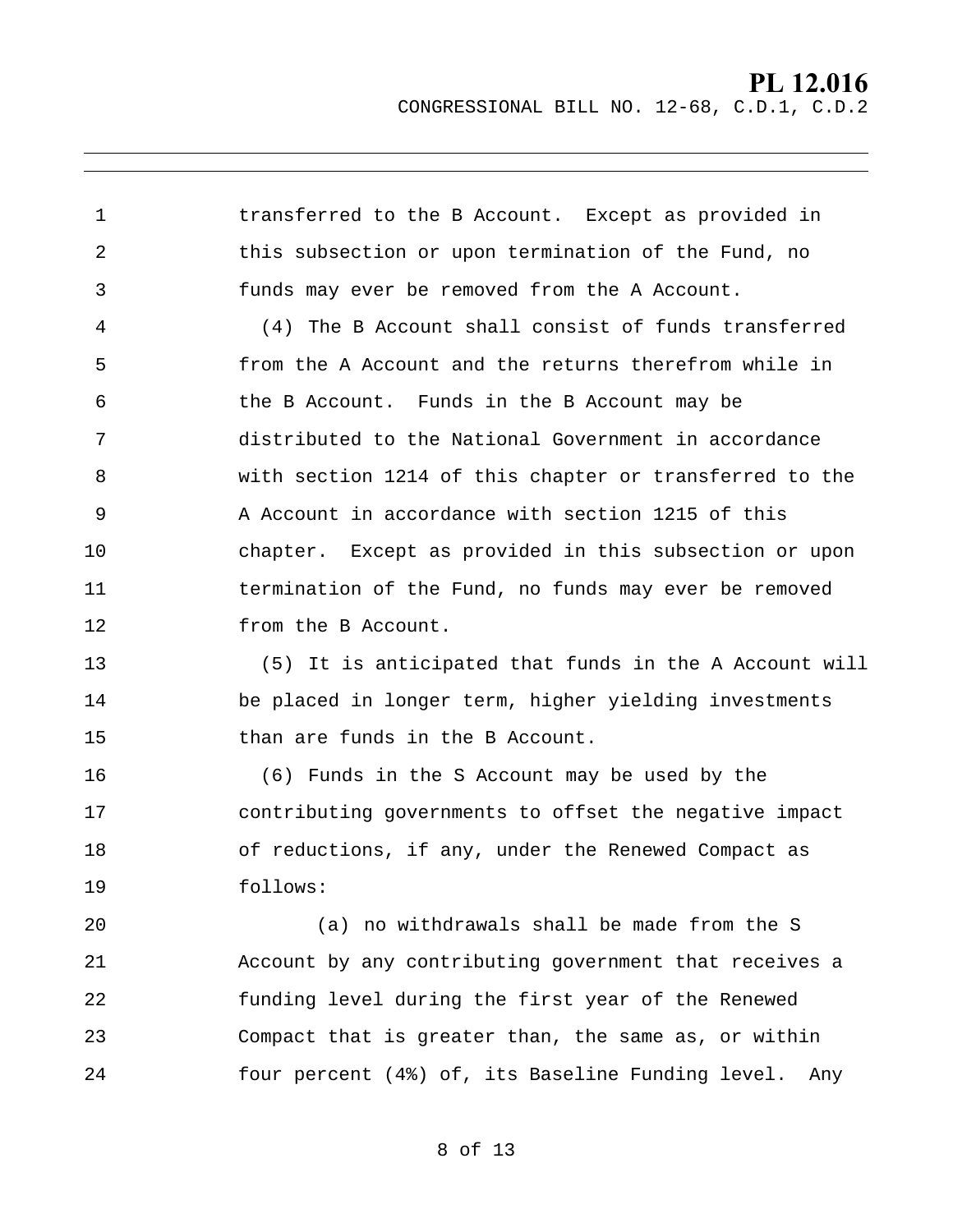1 2 3 4 contributing government that is prohibited from making a withdrawal from the S Account by this subsection, may make a transfer pursuant to section 1215(2) of this chapter;

5 6 7 8 9 10 11 12 13 14 (b) in the event that any contributing government's funding level during the first year of the Renewed Compact is reduced by more than four percent (4%) but less than twenty percent (20%) of its Baseline Funding level, that contributing government shall be entitled to draw, upon request, an amount from the S Account each year as follows, PROVIDED THAT each contributing government shall be limited to withdrawing no more than the total of its contributions and the earnings on its contributions:

15 16 17 18 19 (i) first year: up to the amount of reduction minus four percent (4%) of the Baseline Funding  $level$ ;(ii)second year: up to the amount of reduction minus eight percent (8%) of the Baseline Funding level;

20 21 22 (iii) third year: up to the amount of the reduction minus twelve percent (12%) of the Baseline Funding level;

23 24 (iv) fourth year: up to the amount of the reduction minus sixteen percent (16%) of the Baseline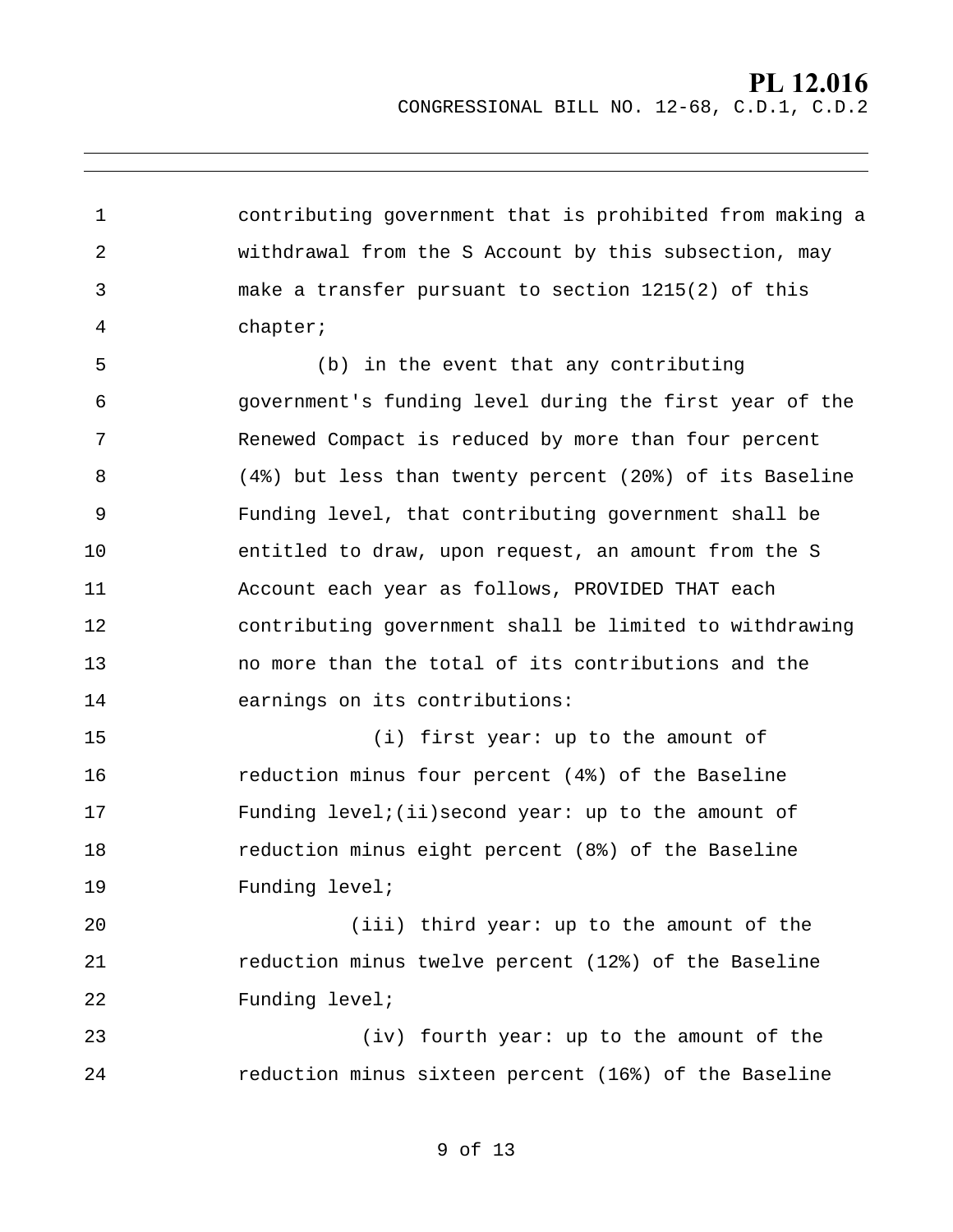1 2 3 4 5 6 7 8 9 10 11 12 13 14 15 16 Funding level; (v) fifth year: up to the amount of the reduction minus twenty percent (20%) of the Baseline Funding level; (c) in the event that any contributing government's funding level during the first year of the Renewed Compact is reduced by more than twenty percent (20%) of the Baseline Funding level, that contributing government shall be entitled to draw down, upon request, an amount in each year, in a manner to be determined by an act of the Congress of the Federated States of Micronesia following consultations with the affected government." Section 5. Section 1215 of title 55 of the Code of the Federated States of Micronesia, as enacted by Public Law No. 10- 150, is hereby amended to read as follows: 17 18 19 20 21 22 23 24 "Section 1215. Transfers to the A Account. (1) Transfers from the B Account. (a) The Board shall transfer funds from the B Account to the A Account to the extent necessary to make up any shortfall of funds in the A Account needed for reinvestment, repayment of loans to the Fund, and payment of the expenses of the Fund pursuant to section 1213 of this chapter.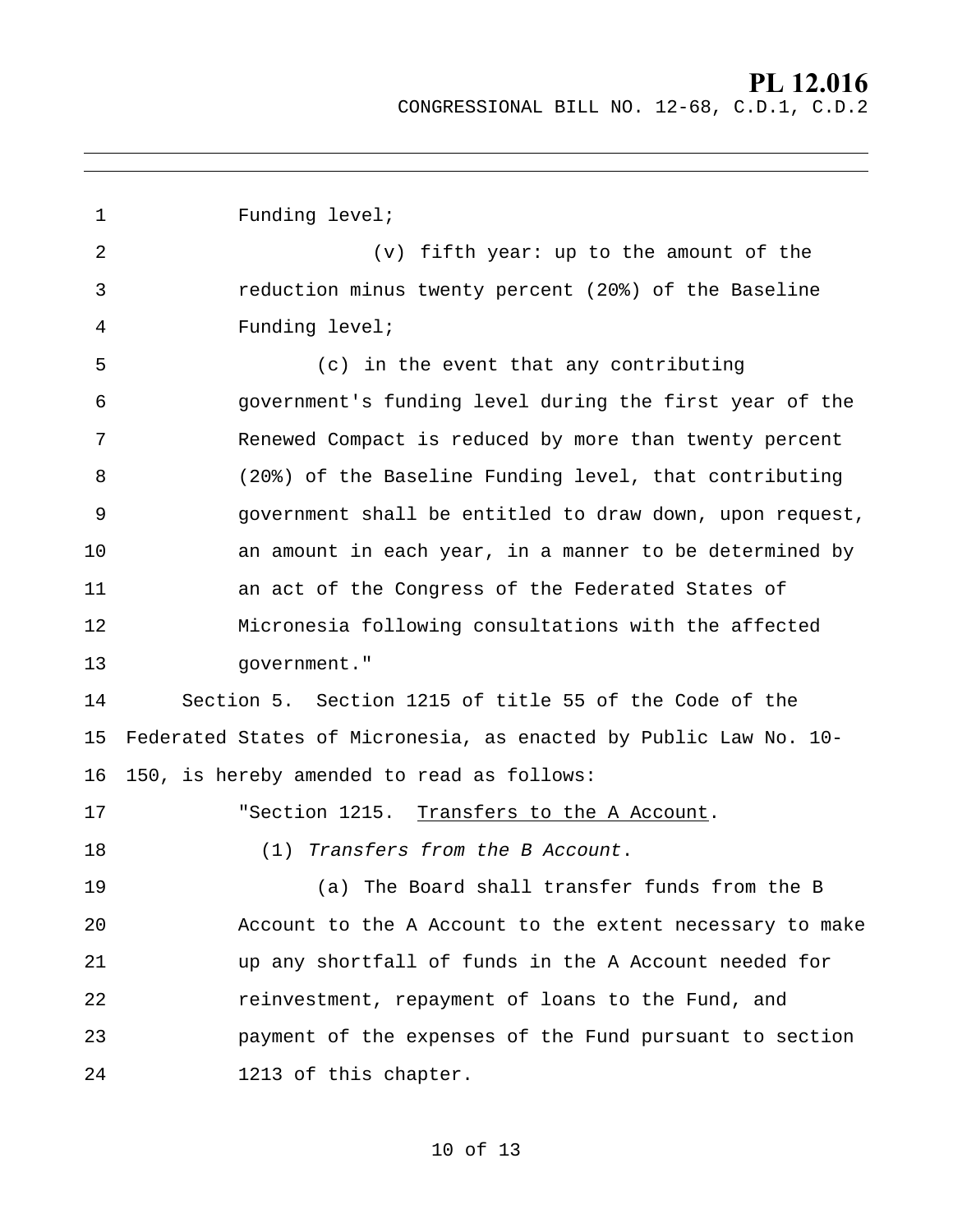1 2 3 4 5 6 7 8 9 10 (b) The Board may transfer to the A Account any funds in the B Account in excess of an amount equal to the sum of all funds transferred from the A Account to the B Account during the five most recent financial years. Such a transfer may only occur at the end of a financial year and after there have been at least five financial years in which funds were in fact transferred from the A Account to the B Account. Funds transferred to the A Account pursuant to this subsection shall be deemed to be additional contributions to the Fund.

11 12 13 14 15 16 (2) Transfers from the S Account. If each contributing government receives a funding level during the first year of the Renewed Compact that is greater than, the same as, or within four percent (4%) of its Baseline Funding level, then the following transfers may be made:

17 18 19 20 21 22 (a) funds contributed to the S Account by each of the contributing governments, and the earnings accrued on these funds, may be transferred to the A Account if the terms of the Renewed Compact require the FSM to contribute to a trust fund established between the US and the FSM; or

23 24 (b) if the terms of the Renewed Compact do not require the FSM to contribute to a trust fund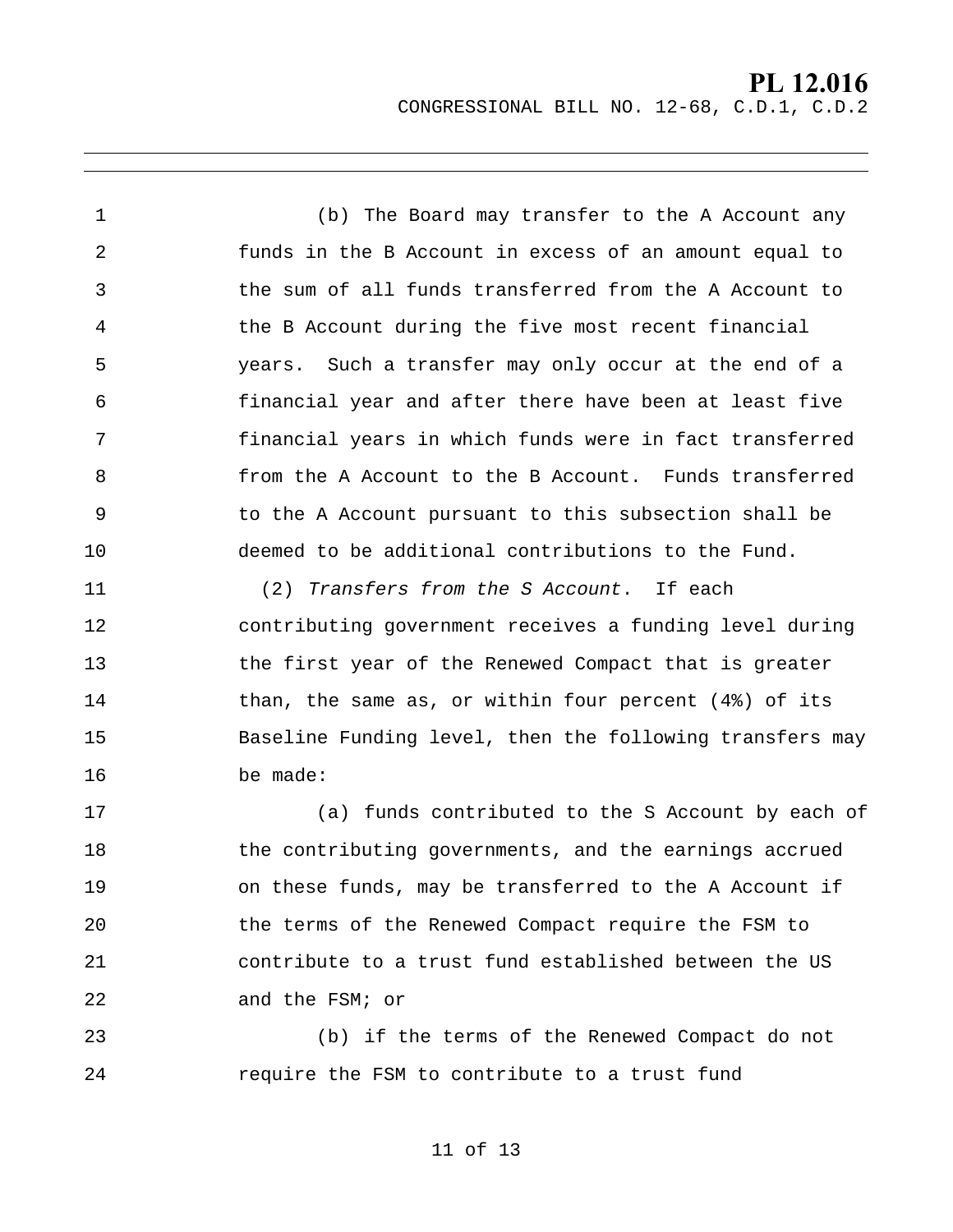1 2 3 4 5 6 7 8 9 10 11 established between the US and the FSM, then at the request of a contributing State Government, funds contributed by that government and the earnings accrued on those funds may be transferred into that State's trust fund, provided that the State trust fund has been established with the principles of real asset protection similar in form and purpose to that of the FSM Trust Fund." Section 6. Section 1216 of title 55 of the Code of the Federated States of Micronesia, as enacted by Public Law No. 10- 150, is hereby amended to read as follows: 12 13 14 15 16 17 18 19 20 21 22 23 24 150, is hereby amended to read as follows: "Section 1216. Miscellaneous restrictions. (1) Except as provided in subsection 1211(a) of this chapter, the Fund shall not borrow money. (2) The Fund shall not be used to guaranty the debt of another person or entity. (3) The Fund shall not invest in instruments denominated in currencies other than the US dollar except as prudent and necessary to avoid exchange rate risks on loans which must be repaid in a currency other than the US dollar." Section 7. Section 1217 of title 55 of the Code of the Federated States of Micronesia, as enacted by Public Law No. 10-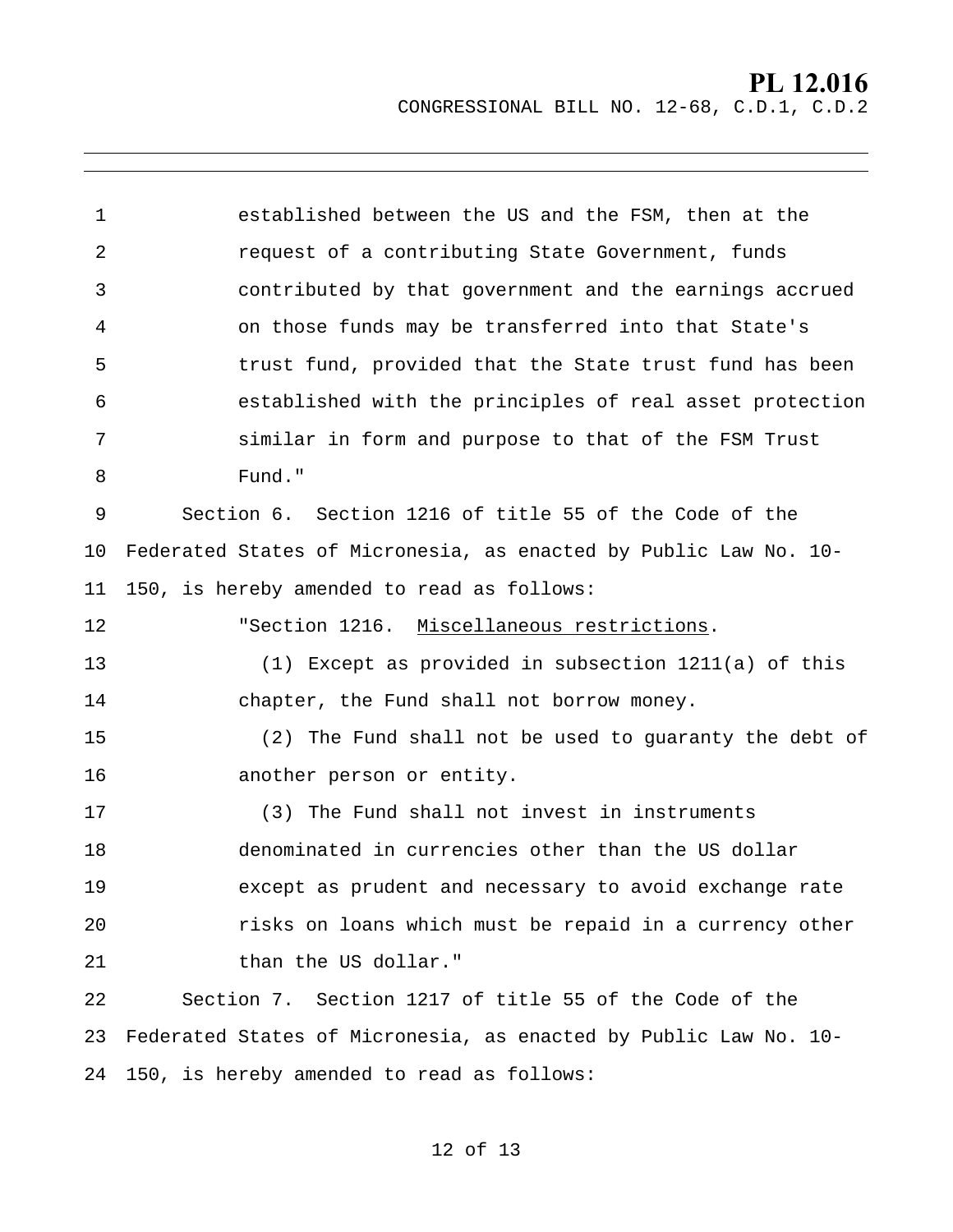1 2 3 4 5 6 7 8 9 10 11 12 13 14 15 16 17 18 19 20 becoming law without such approval. 21 22 "Section 1217. Other participating government accounts. Contributions may be made to the Fund for the benefit of other participating governments in the FSM, in which case the Board shall establish separate A, B and S Accounts within the Fund in the name of each such government. Such accounts shall be subject to this chapter and administered in the same manner as the National Government A, B and S Accounts except that distributable funds or assets shall be made available to the other participating governments rather than the National Government. Fund expenses shall be prorated between the accounts of different governments in proportion to their relative share of the total Fund." Section 8. Within sixty (60) days of this act becoming law, the President of the Federated States of Micronesia shall transmit to the Congress nominations for each position on the Board of Trustees of the FSM Trust Fund. Section 9. This act shall become law upon approval by the President of the Federated States of Micronesia or upon its

23 December 3, 2001

24